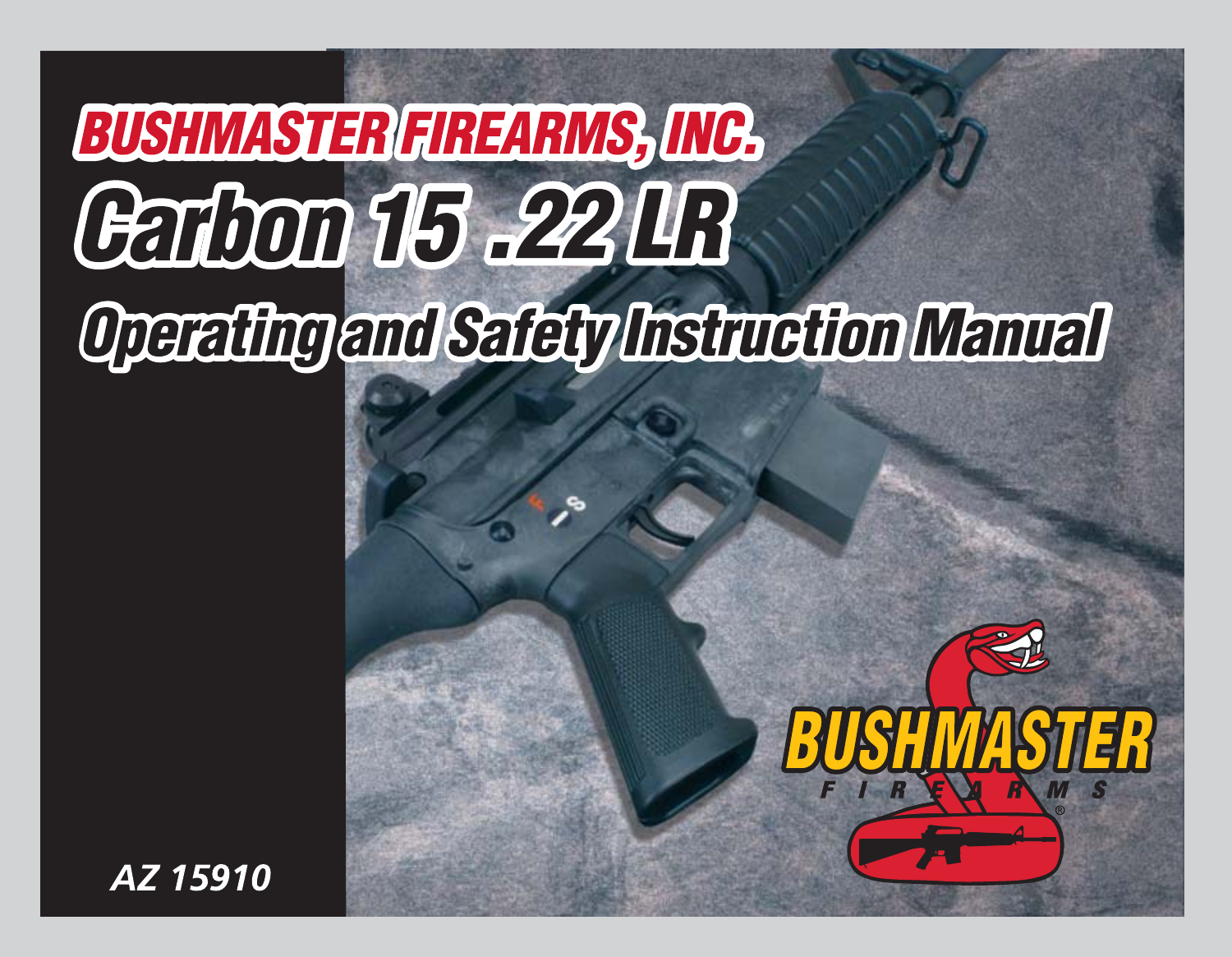# **Please Practice Safe Firearms Handling**

This Operation Manual should always accompany this firearm. When you lend, give, or sell this firearm, be sure this manual goes with it. To obtain a replacement manual, write to: Bushmaster Firearms, Inc. 999 Roosevelt Trail • Windham, Maine • 04062 or call 800-883-6229 and include the serial number or have it available when making a phone request.

**Model: Serial Number: Purchased From: Date Purchased:**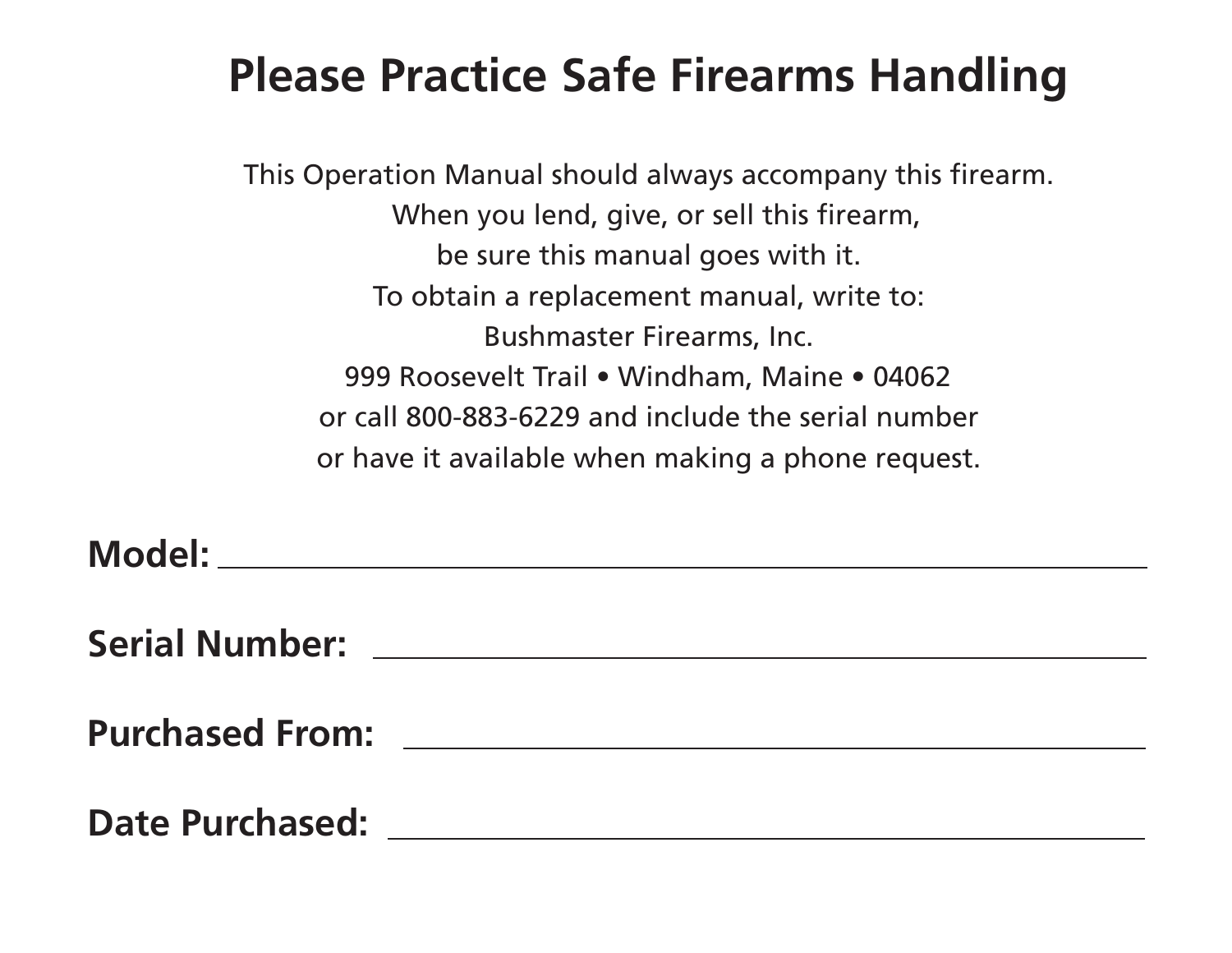**Before disassembling, loading, or using this firearm, please Read, Understand, and Follow all the instructions in this manual regarding proper handling and safe use!** 



Caution: If unfamiliar with firearms, seek further advice through Gun Safety Organizations, Local Gun Clubs, NRA Approved Instructors, or similar qualified organizations.



 Warning: If this firearm is carelessly or improperly handled, unintentional discharge could result and could cause injury, death, or damage to property.



 Warning: This Firearm could chamber and fire a round if it is dropped or jarred with or without a loaded magazine in place – with the bolt carrier assembly locked to the rear, or in its forward position.



 Caution: Use only clean, dry, high quality commercially manufactured ammunition. Use only ammunition that is appropriate for the .22 LR caliber of this Bushmaster firearm.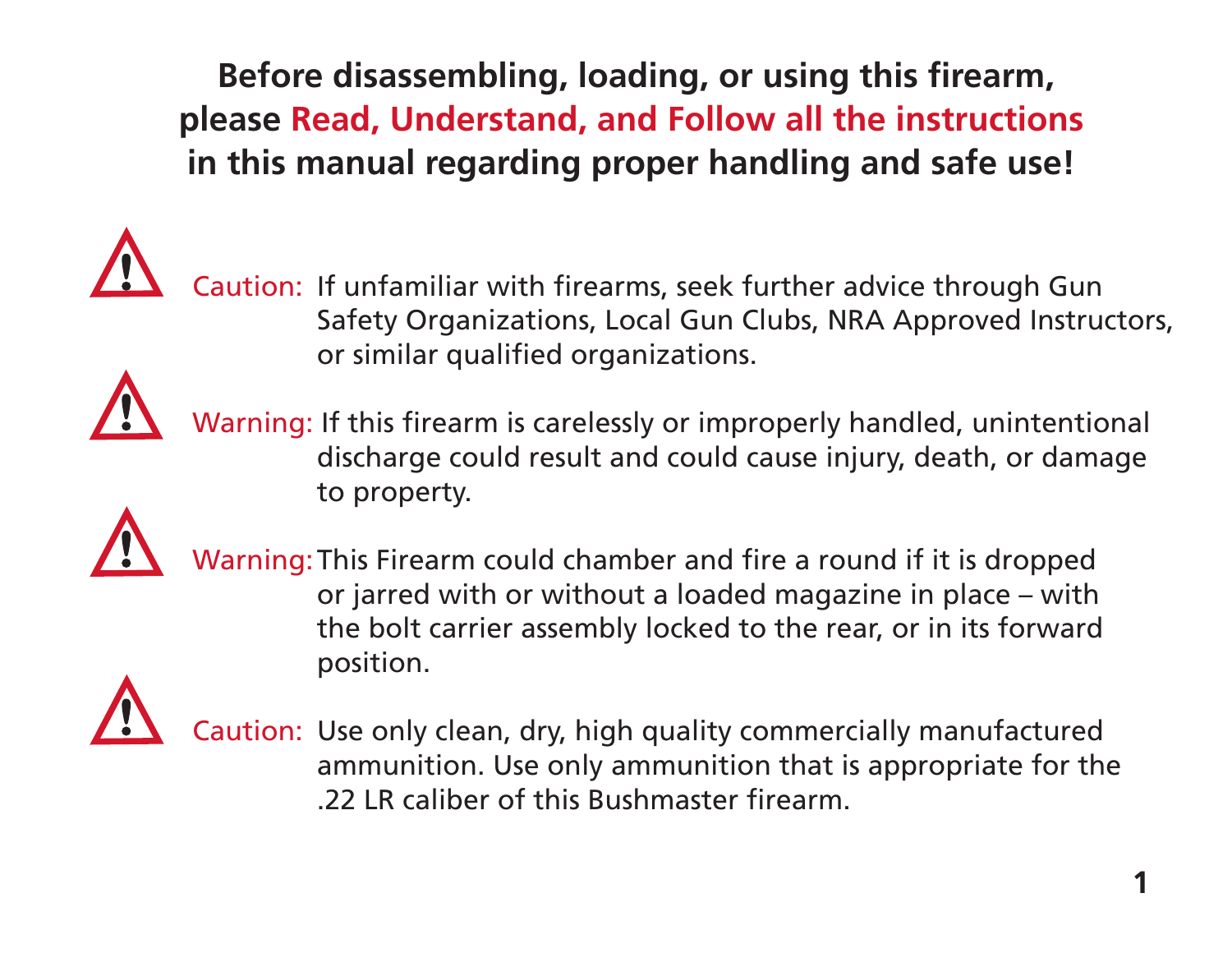### **Mission Statement**

Our mission is to manufacture quality firearms, made with Pride in the USA, and using the best American made parts. We value our customers, and do our best to assure quality and friendly service. Bushmaster Firearms, Inc. is always striving to make great firearms even better.

Thank you for buying Bushmaster!

The safety warnings in this booklet are very important. By understanding the dangers inherent in the use of any firearm, and by taking the precautions described herein, you can enjoy the use of your Carbon 15 .22 LR Rifle. Failure to do so may result in serious injury to you or others, as well as severe damage to the firearm and/or property.

> Note: For any information or details not covered in this Operating Manual, contact our Tech Support Staff at: **techsupport@bushmaster.com 800 883 6229**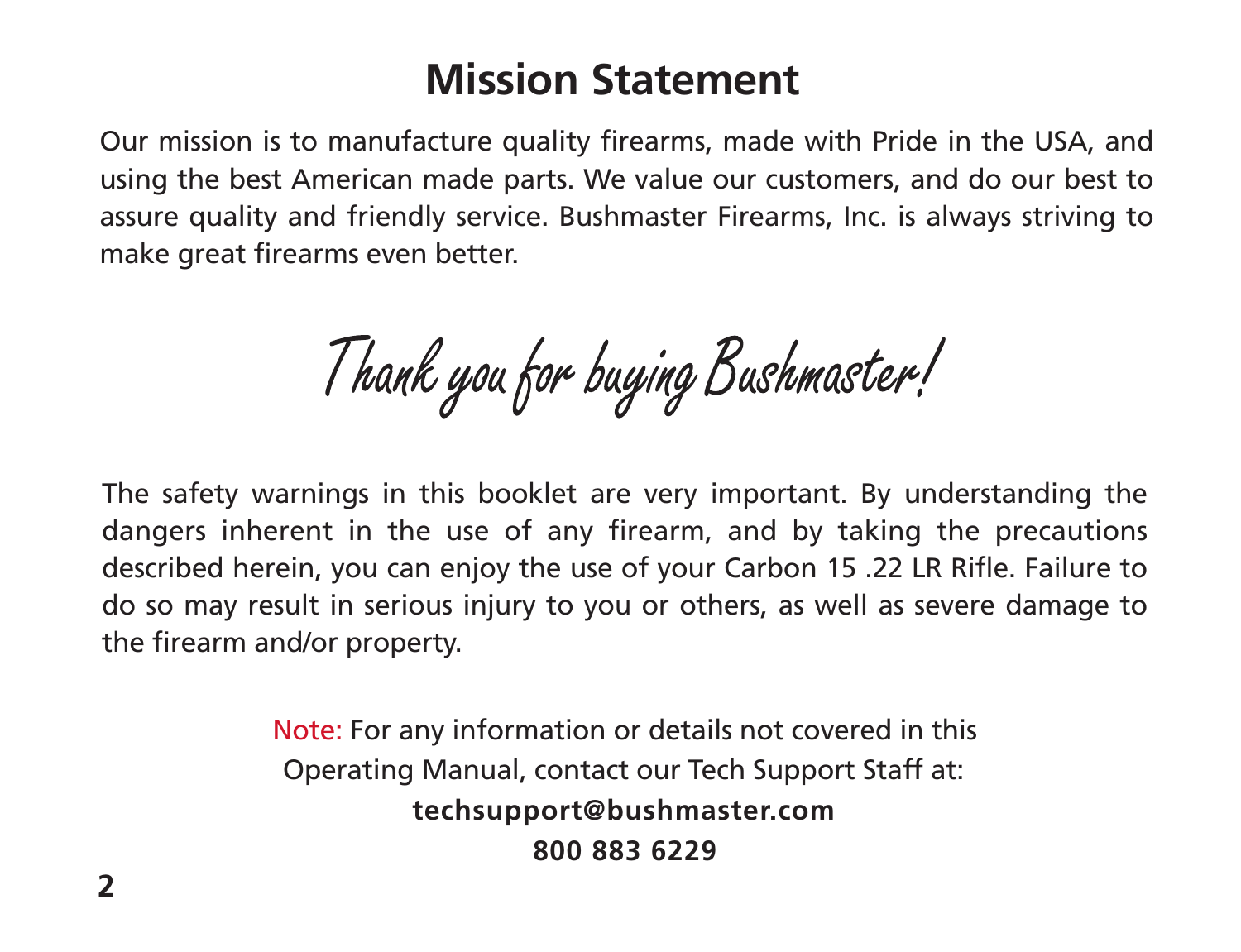## **Table of Contents**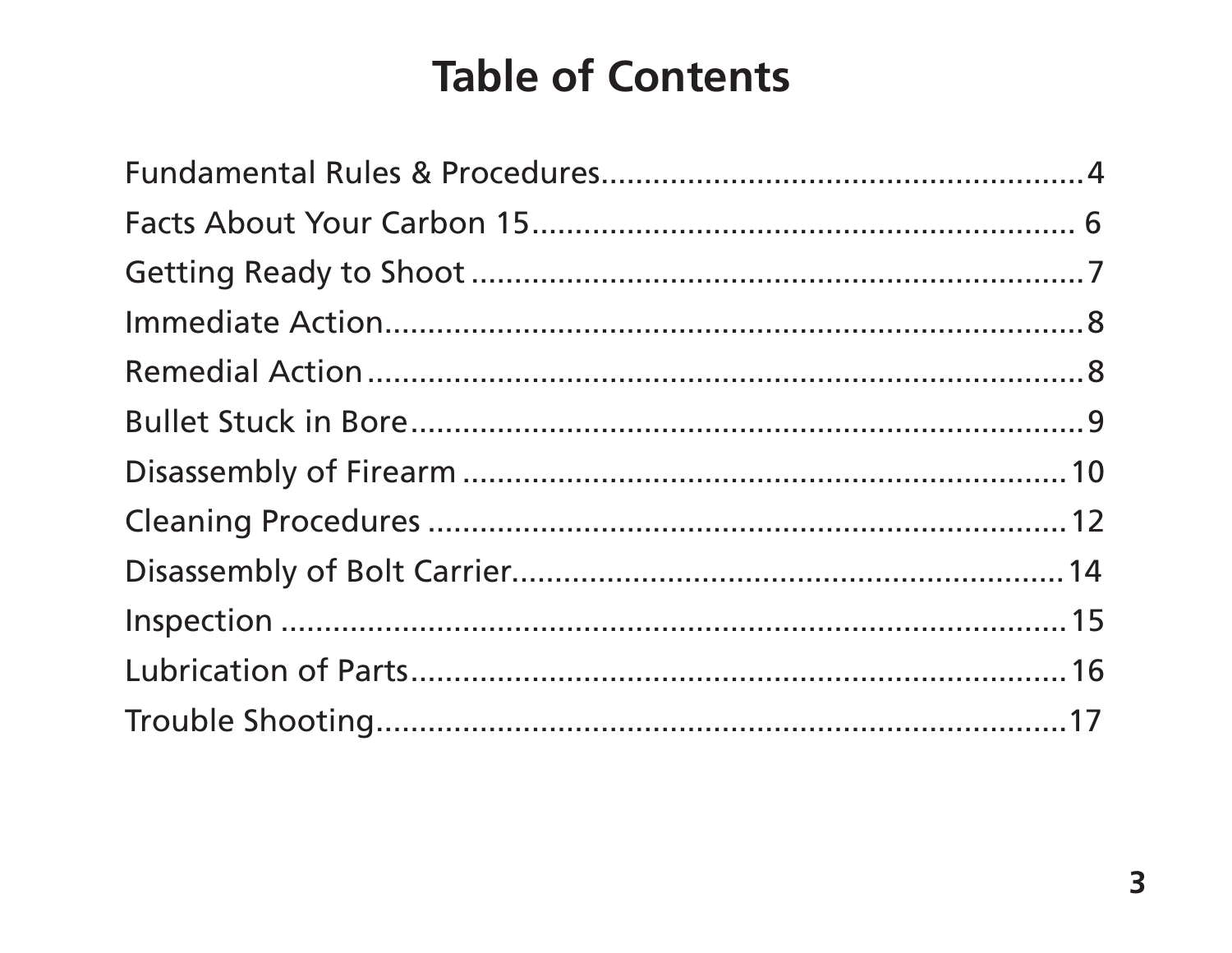### **Fundamental Rules and Procedures for Safe Firearms Handling**

- Always treat every gun as if it were loaded!
- Always keep the firearm pointed in a safe direction!
- Always be sure the barrel is clear of any obstruction.
- Always be sure of what lies beyond your target and the safety of bystanders before you shoot.
- Always wear ear & eye protection when shooting.
- Always carry your gun so that you can control the direction of the muzzle if you fall or stumble.
- Always keep your finger off the trigger and leave the safety on until ready to shoot!
- Never load the firearm until ready to shoot!
- Never leave a firearm unattended. Guns and ammunition should always be secured and stored separately, and beyond the reach of children and adults unfamiliar with firearms.
- Never allow your firearm to be used by anyone who has not read this instruction and safety manual.
- Never point any gun, loaded or unloaded, at anything you do not intend to shoot.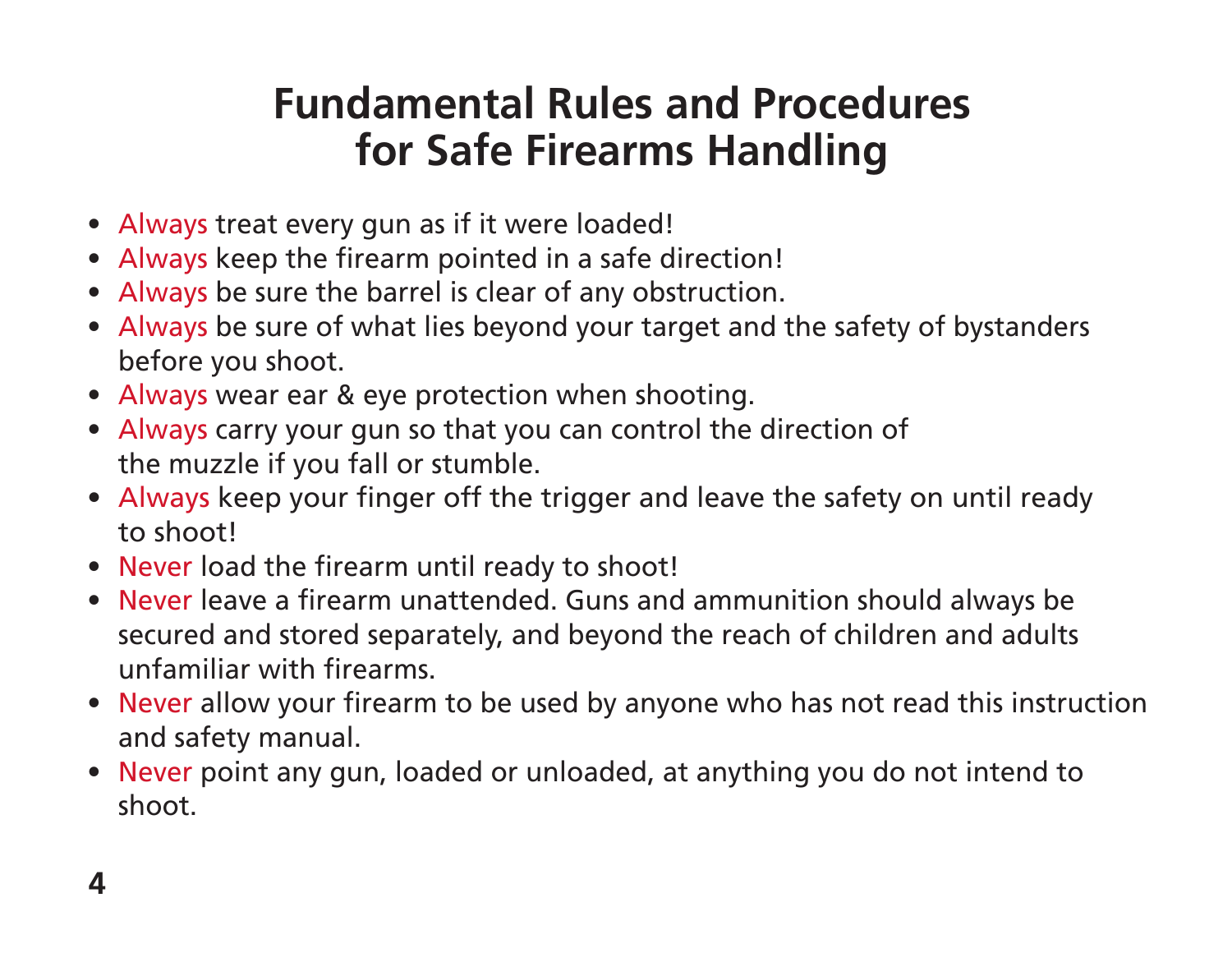- Never touch the barrel after firing it could be very hot!
- If your rifle stops firing with a live round still in the chamber (a misfire), quickly remove the round, keeping your face away from the ejection port. If you cannot remove it within 10 seconds, remove the magazine, and wait 15 minutes with the rifle pointed in a safe direction. At this point, the rifle could still fire the round.
- If your bolt fails to unlock, and you try to free it by tapping the butt stock on the ground, while pulling on the charging handle, point the muzzle away from yourself, and in a safe direction.
- If there is water in the barrel, do not fire the rifle, it could explode!
- If a noticeable difference in sound or recoil is experienced, Stop Firing! This condition could indicate an incomplete powder burn and/or a bullet stuck in the bore.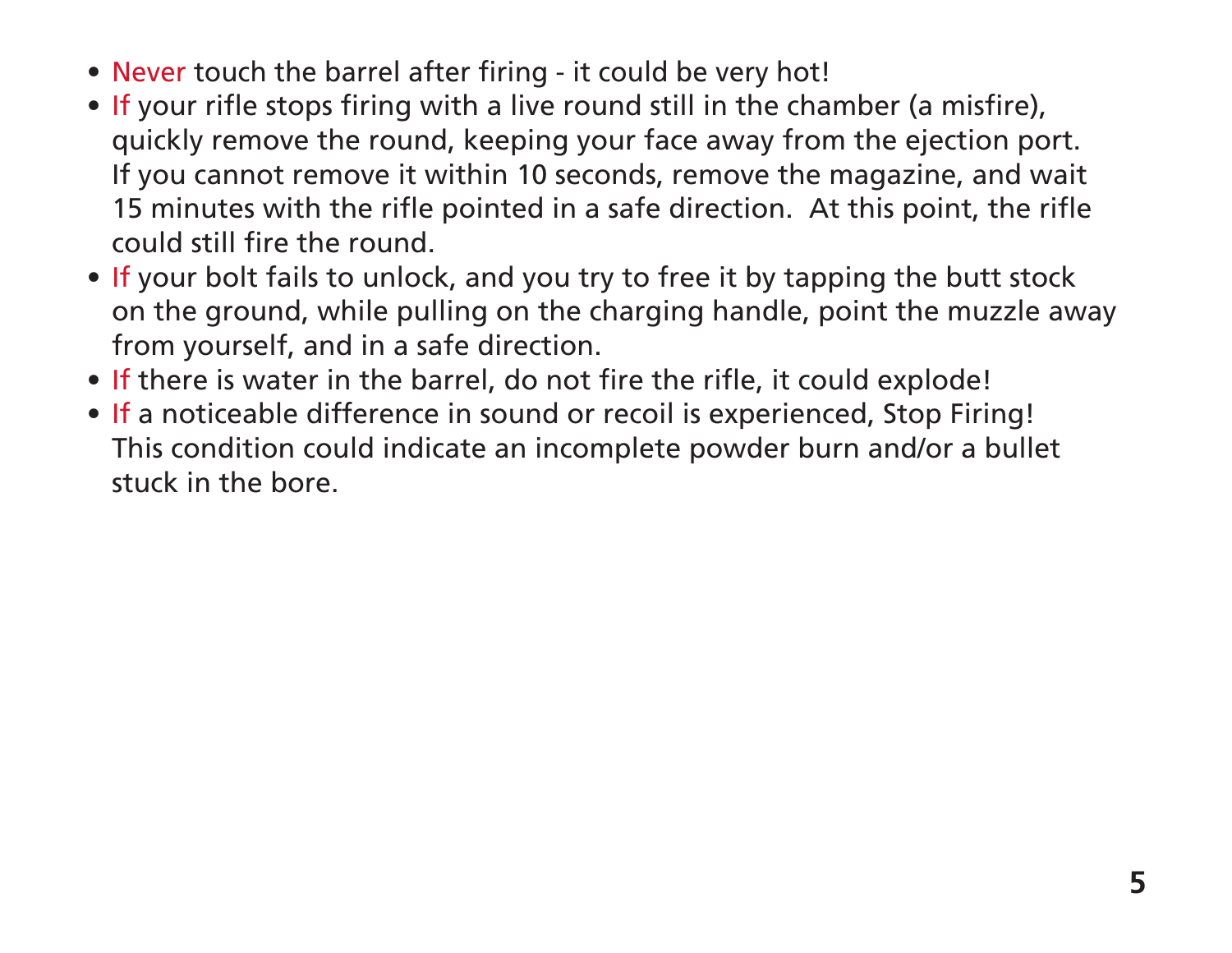### **Facts About Your New Bushmaster Carbon 15 .22LR Rifle**

The Bushmaster Carbon 15 .22 LR rifle system consists of a firearm, 10 round magazine, and instruction manual. It is a very light weight firearm – blow back operated, magazine fed, and operates in semi-automatic mode (i.e., a single shot fired each time the trigger is pulled). Retracting the charging handle cocks the internal hammer and compresses the recoil spring. When the charging handle is released, it moves the bolt forward (driven by the recoil spring), strips a cartridge from the magazine, and chambers the cartridge. The bolt is held against the chambered cartridge by the recoil spring.

When the trigger is pulled, the hammer is released and strikes the firing pin. The firing pin indents the cartridge case rim and ignites the priming compound inside the rim and a great volume of gas is instantly generated which acts on the cartridge case in all directions. The bullet moves out of the cartridge case, and exits the muzzle. The bolt then moves rearward automatically, extracting and ejecting the fired cartridge case, and at the same time cocking the hammer and compressing the recoil spring, as described above. Once the trigger is released the firearm is ready to fire again. The firearm will fire if there is a cartridge in the chamber whether or not there is a magazine place. The rifling is R.H. twist, 1 turn in 16" – 6 lands & grooves.

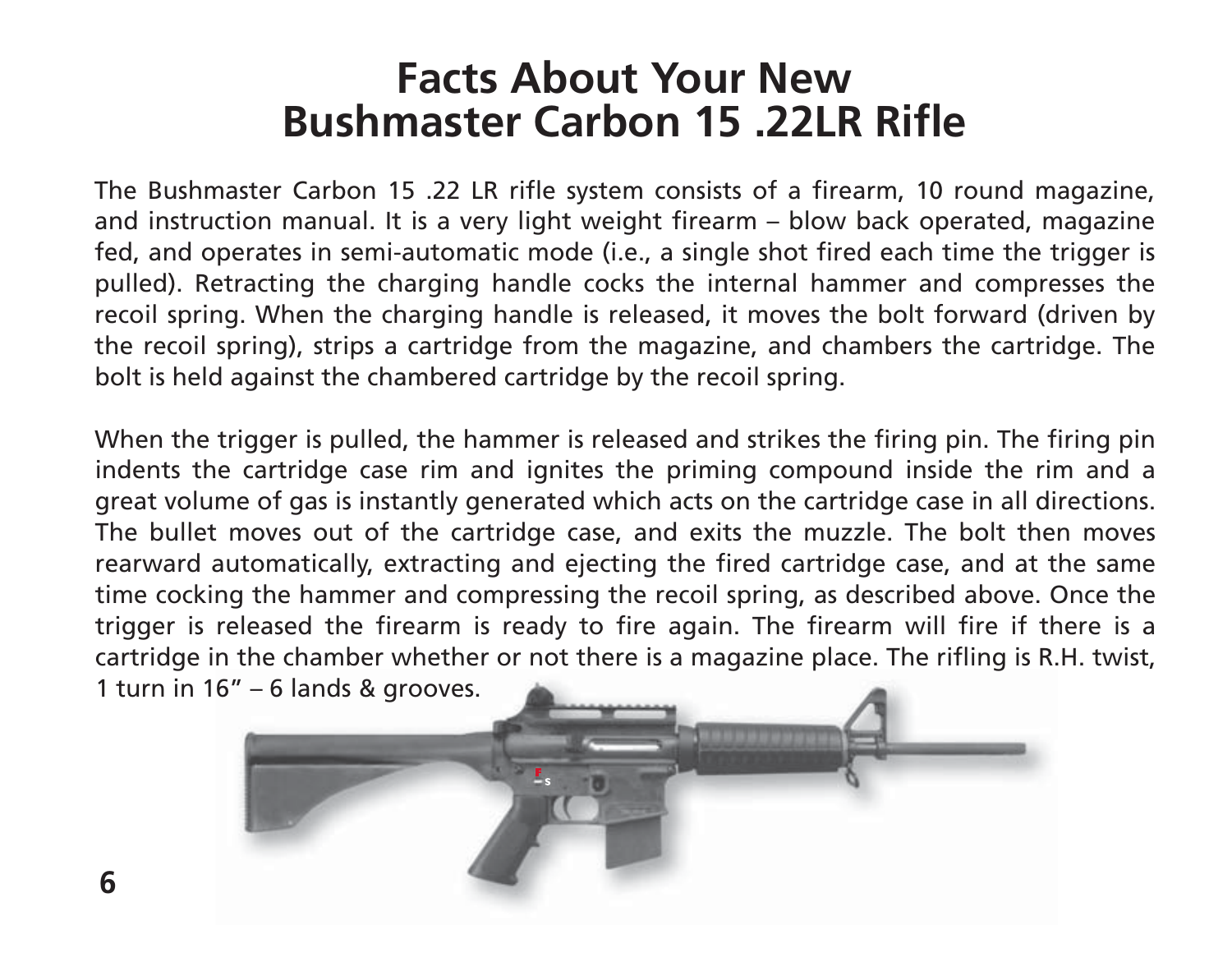# **Getting Ready to Shoot:**

- With magazine well empty, pull back the charging handle and release to cock hammer so safety can be engaged.
- Put safety lever on SAFE.
- Insert the loaded magazine into the magazine well, always making sure the muzzle is pointed in a safe direction!
- Pull charging handle to rear and release. Move safety lever from SAFE to FIRE.

 Note: If the rifle is not going to be fired immediately, make sure the selector lever is still on safe.



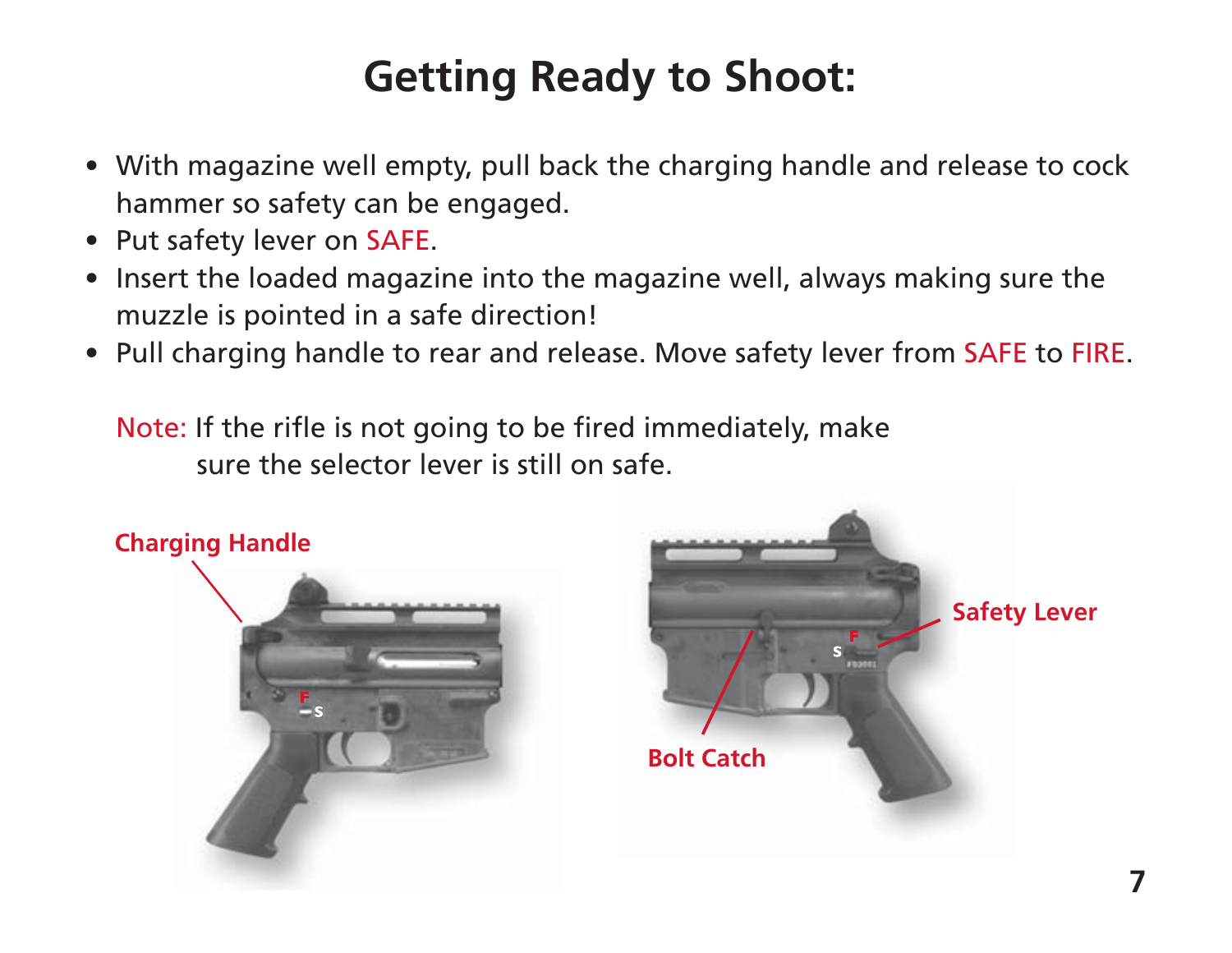## **Immediate Action in Case of Trouble…**

#### **If your rifle stops firing perform the following immediate actions…**

- 1. Remove the magazine.
- 2. Pull charging handle all the way back.
- 3. Check chamber for any obstruction or unfired cartridge.
- 4. Insert the magazine and make sure it is seated properly.
- 5. Pull the charging handle all the way back. RELEASE charging handle to feed a new round. Don't ride the charging handle forward.
- 6. Now fire. If the rifle won't fire, look for trouble and apply remedial action.

## **Remedial Action…**

If your rifle stops firing with a live round in the chamber of a hot barrel, remove the round fast. However, if you cannot remove it within 10 seconds, remove the magazine and wait 15 minutes with rifle pointing in a safe direction with the safety on during that time. This will help prevent injury if a round fires as a result of a hot barrel. Keep your face away from the ejection port while clearing a hot chamber.

- If your Rifle still fails to fire after performing Steps 1 through 5 above, and check again for a jammed cartridge case.
- If a cartridge case is in the chamber, open the receivers, remove the bolt carrier, and try to tap out the case with a cleaning rod.
- If your rifle fails to fire, check the trouble shooting section in this manual or take the rifle to a qualified gunsmith.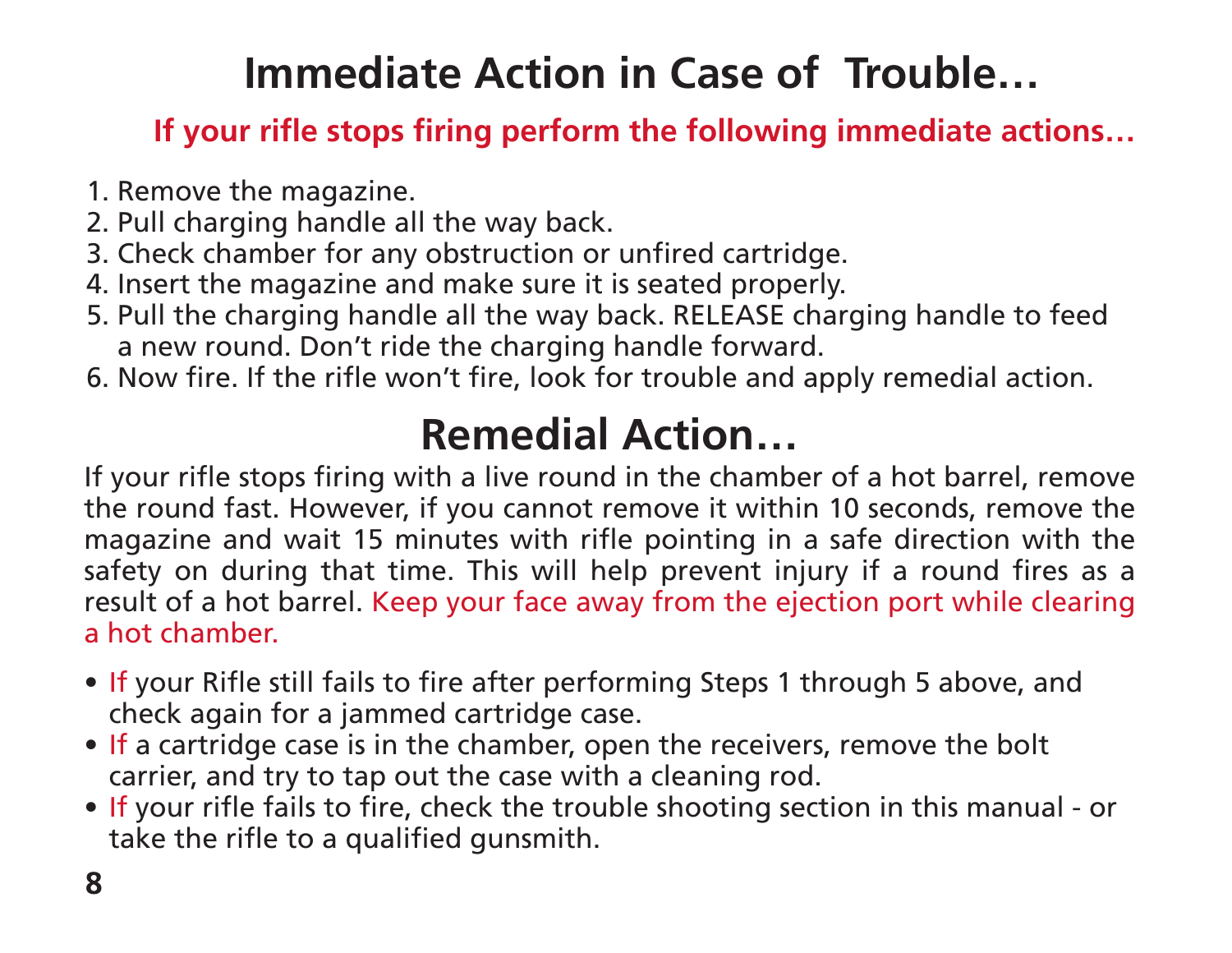### **Bullet Stuck in the Bore…**

#### **WARNING:**

#### **If an audible "POP" or reduced recoil is experience during firing, IMMEDIATELY CEASE FIRE: Then:**

- Remove the magazine
- Lock the bolt to the rear
- Place the selector lever on SAFE
- Check for a bullet in the bore

**Do not apply the "Immediate Actions" previously described. If a bullet is stuck in the barrel of the weapon, do not try to remove it. Take the rifle to a qualified gunsmith.**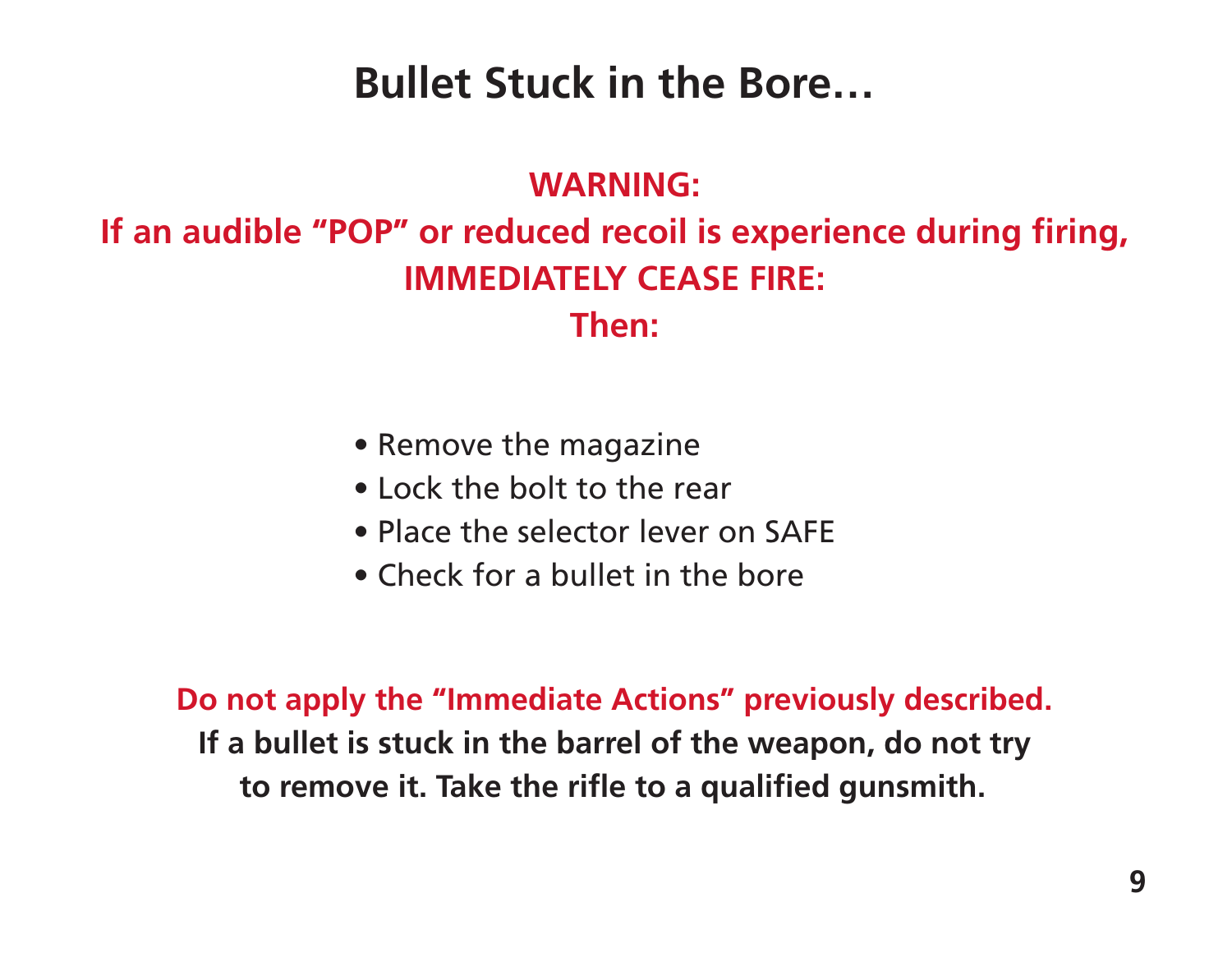# **Disassembly Of Firearm…**

- Make sure firearm is not loaded and is pointed in a safe direction.
- Remove magazine and clear the chamber.
- Open the bolt by pulling the charging handle completely to the rear. While holding the charging handle in this position, use your other hand to lock the bolt in the rearward position by pushing the lower end of the bolt catch lever.
- The bolt carrier should lock in the rearward position. Push charging handle forward until it latches.
- If there was a round in the chamber it should have been ejected...make sure there is not a round in the chamber by LOOKING INTO THE CHAMBER from THE EJECTION PORT AND VISUALLY CONFIRMING THAT THERE IS NOT A ROUND IN THE CHAMBER!
- Now that you are sure the gun is unloaded, proceed in the disassembly.
- Send the Bolt "Home" by releasing the Bolt Catch.
- Rotate the takedown lever 160° counter clockwise (See Diagram #1 on next page). Grasp the rifle and stock in opposite hands and firmly pull stock directly rearward. Do not attempt to fire the rifle with stock removed. To do so is unsafe and could cause bodily injury.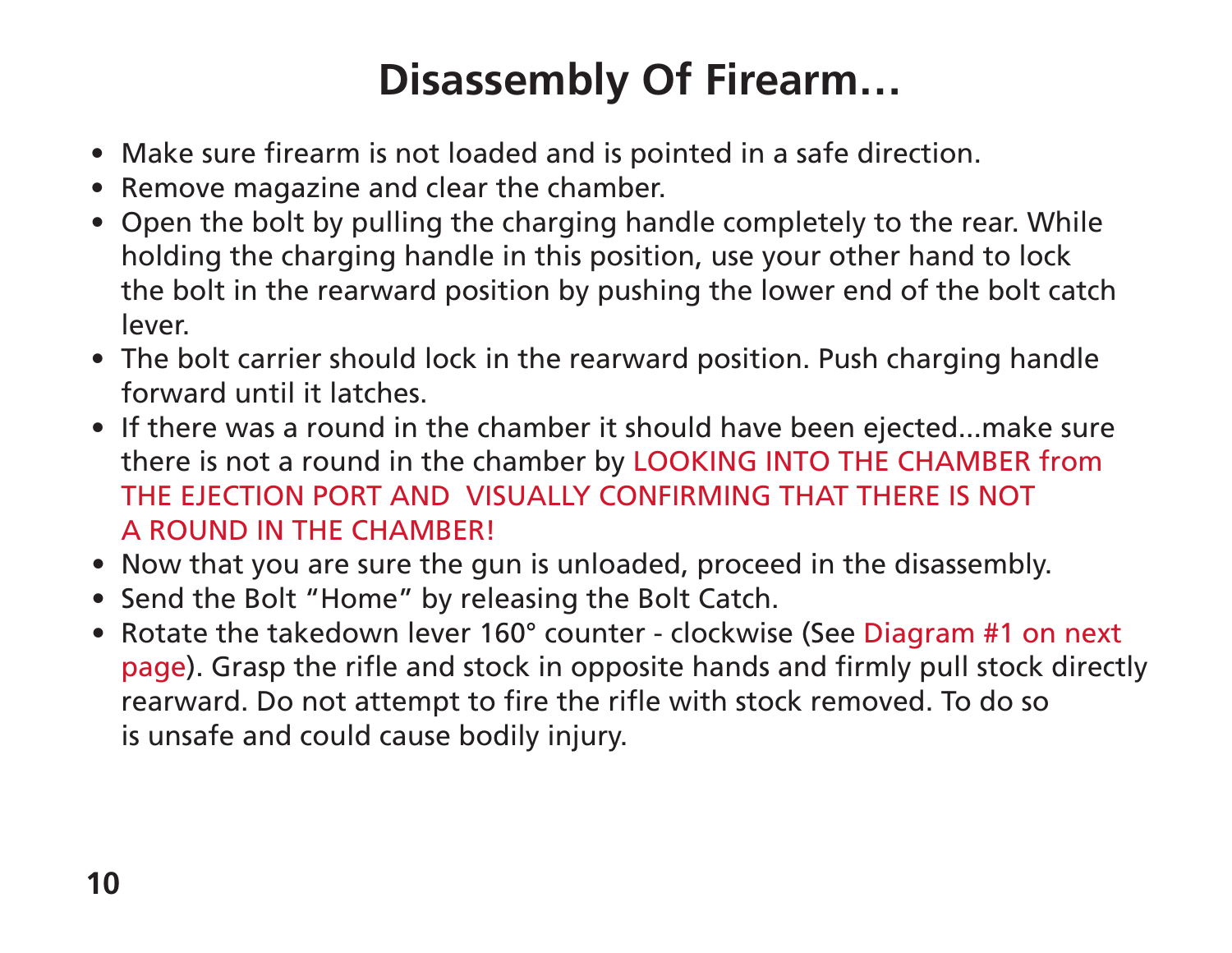- Unscrew the buffer tube and remove the recoil spring and buffer.
- Use a small diameter drive tool, push both takedown pins from left to right until they stop.
- Separate the receivers by holding the grip with one hand and pulling the upper receiver up and forward. Note: The charging handle must be in the closed position; there will be some resistance due to the close tolerance fit between the upper and lower receivers.
- You may now pull back on the charging handle to remove the bolt carrier assembly.

Clean your rifle as soon as possible after firing, to make the job easier, and to avoid the development of any corrosion. When your firearm has not been fired, you should clean it at least once or twice a year if you live in a temperate climate, or as often as once a week in a tropical climate. If you get your firearm wet, clean it as soon as possible. Use only high quality products which include a cleaning rod, swab holder, cotton flannel bore patches, pipe



cleaners, a small toothbrush, brass wire bristle bore and chamber brushes, and CLP (Cleaner–Lubricant–Preservative). After disassembling the rifle/pistol, thoroughly clean, inspect and lubricate all parts according to the techniques described in this manual.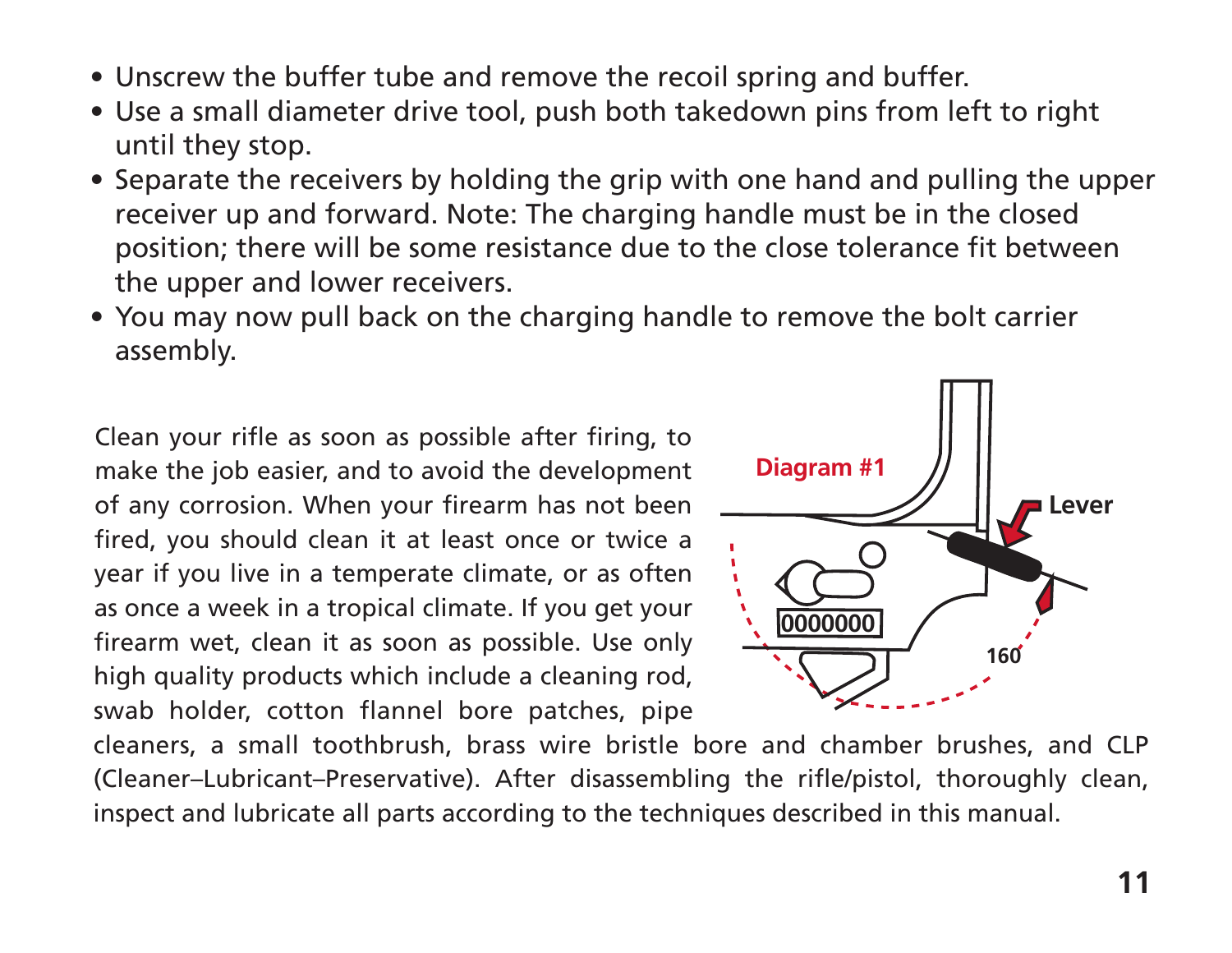# **Cleaning:**

Note: the procedures below describe cleaning with a standard military issue multi-piece rod cleaning kit. Other commercial cleaning kits may include alternate instructions, which may be just as effective.



#### **Clean the Bore…**

- Always clean from chamber to muzzle in the natural direction of the bullet.
- Attach the three cleaning rod sections together, but leave each one about two turns short of being tight.
- Attach the bore brush, leaving it two turns short of being tight.
- Never run a brush down the barrel first or dip the brush in solvent.
- Swab out the bore with a patch moistened with "CLP".
- Point muzzle down. Hold the upper receiver in one hand while inserting the end of the rod without the brush into the chamber. Do not let either rub the bore,



Diagram #2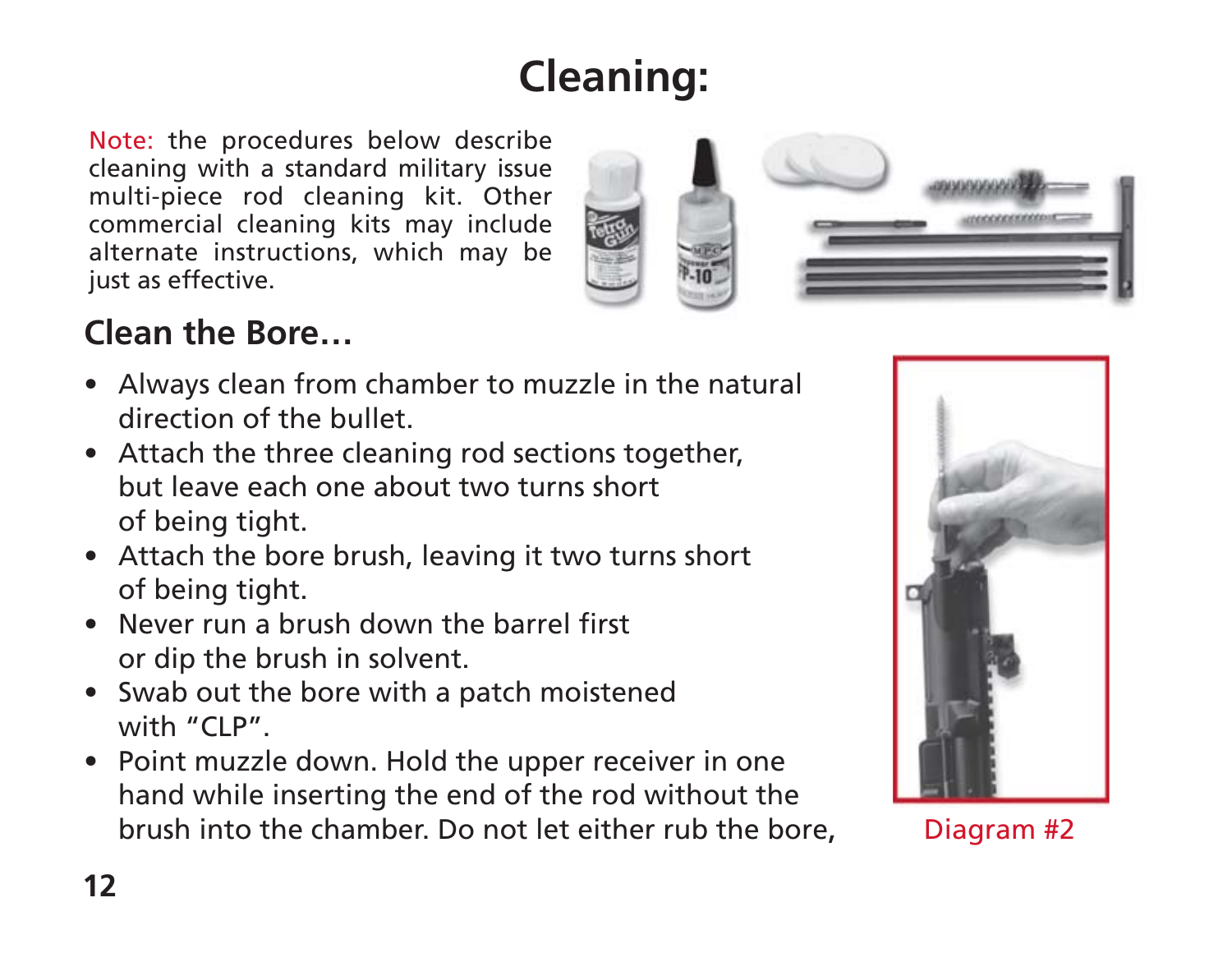this will scratch the bore. About 2 - 3 inches of the rod should protrude out of the muzzle end.

- Attach the handle section of the cleaning rod to the threaded end that is sticking out of the muzzle. Diagram #2
- Pull the brush through the bore and out the muzzle. You should be able to see the rod twisting as you pull it. This is the brush "tracking" in the rifling. Never reverse the brush in the chamber or bore.
- After one pull, take the handle section off , and repeat the process.
- After three or four pulls, the three rod sections and the bore brush may become screwed tightly together. Loosen them up and repeat the process.
- Send a patch through the bore occasionally to help clean out the debris that the brush has loosened. Just replace the bore brush with the rod tip (patch holder) and a wet patch. Pull it through. If you leave the rods loose again the patch will "track" in the rifling as before. But remember, always have the bore wet with cleaner before trying to pull a brush through.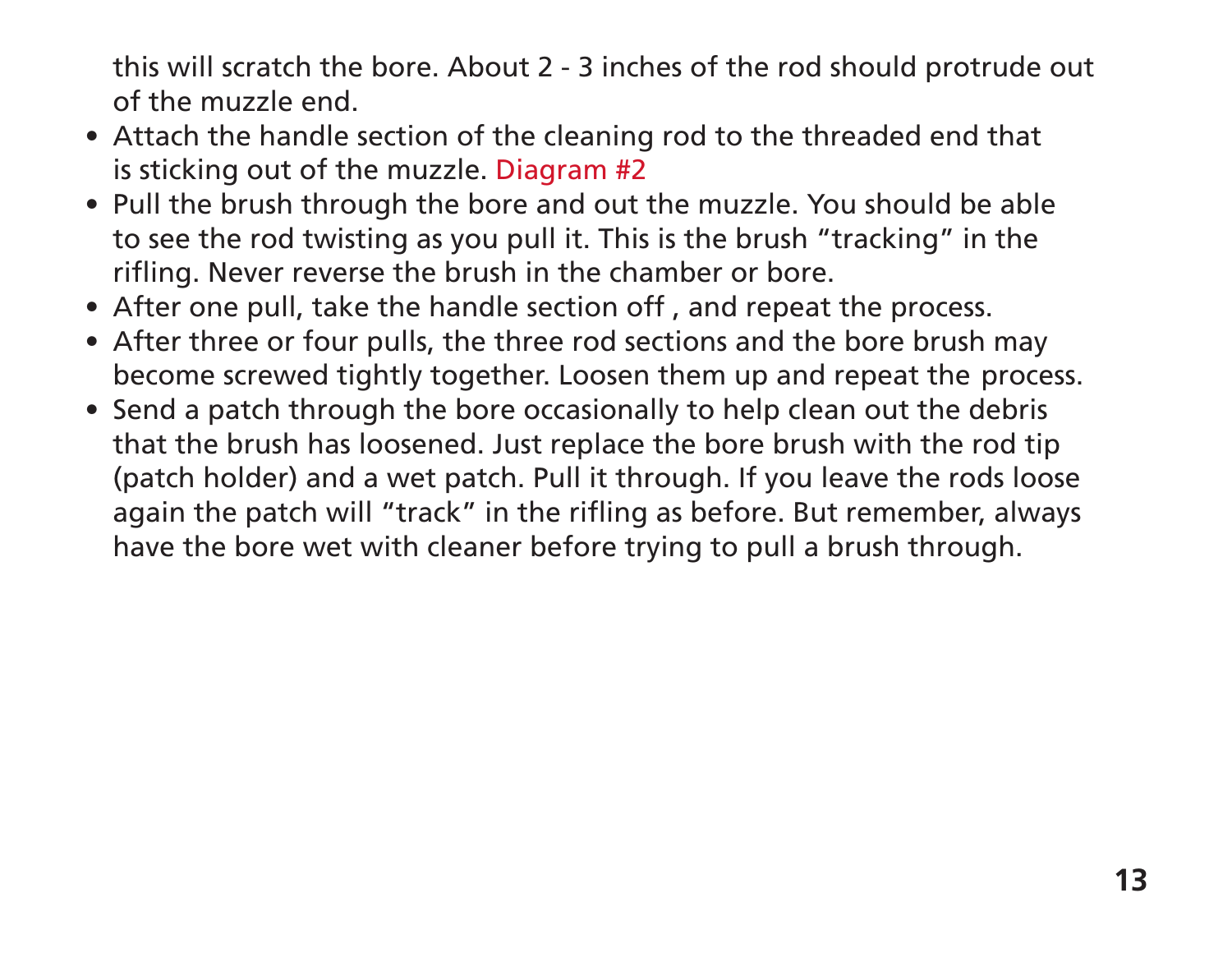# **Disassembly of Bolt Carrier Assembly…**

- Clean the bolt carrier assembly and components in a suitable cleaning solvent and remove any built-up carbon from the bolt.
- Clean the rifle using a commercially available gun cleaner (WD-40 works well for cleaning exterior surfaces of the receivers.) Clean bore with bore brush and wipe out with cleaning patch.



4. Remove cartridge guide, by removing end from hole and pulling wire from slot. Pull wire down to remove.

**14**

#### **Bolt assembly should be disassembled only when dirty or damaged. Always replace damaged parts or see a qualified gunsmith.**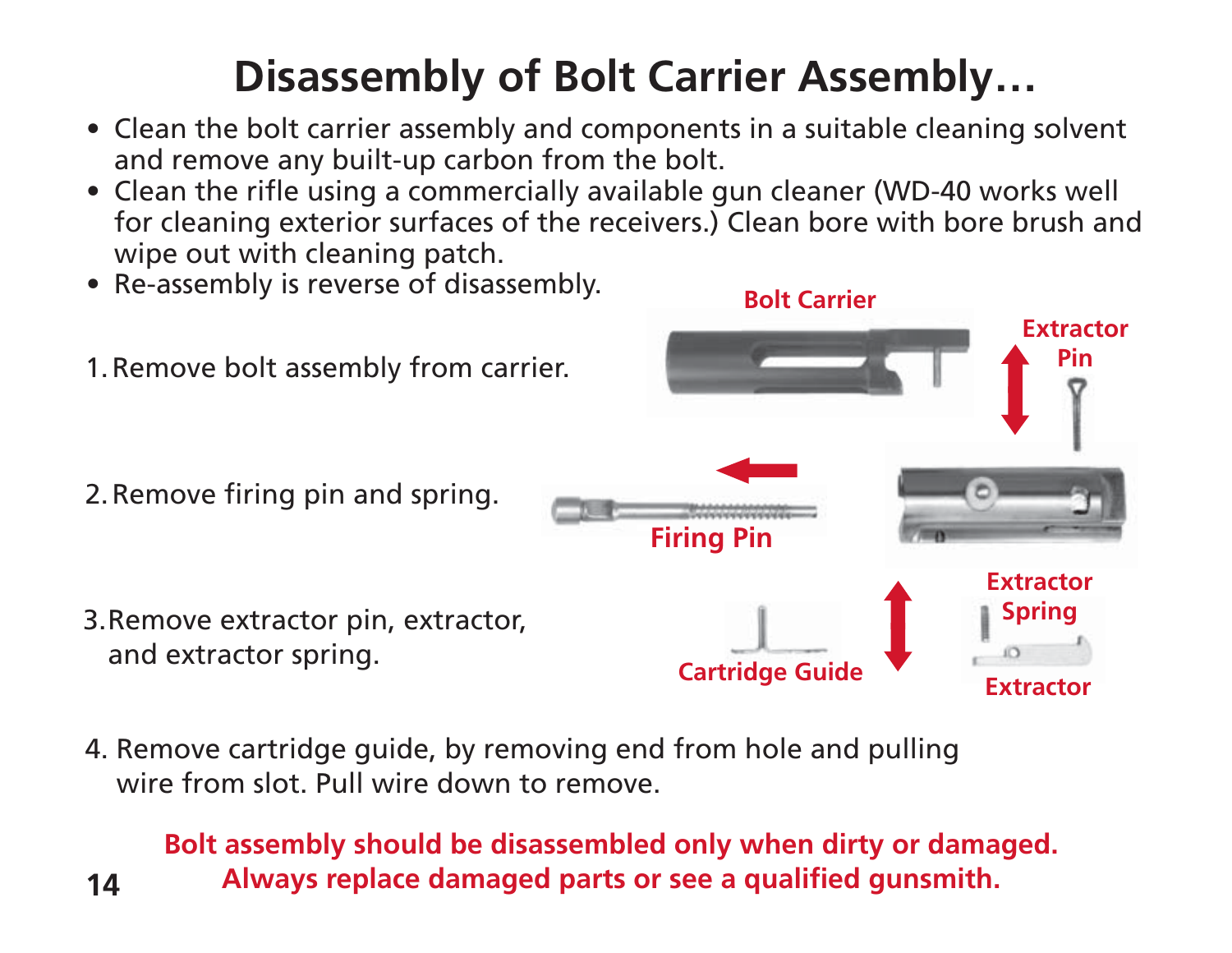# **Inspection Before Lubricating…**

• Check the bolt: Look for cracks or fractures. Bolts with any pitting extending into the firing pin hole should be replaced.

• Check the firing pin: If it is bent, cracked, too sharp, it should be replaced.

- Check the extractor and extractor spring. If the extractor is chipped, or has broken edges in the area of the lip that engages the cartridge rim, it should be replaced.
- Check the cartridge guide for wear or damage. To reassemble, make sure cartridge guide is pressed back in place and the end should pop into hole.





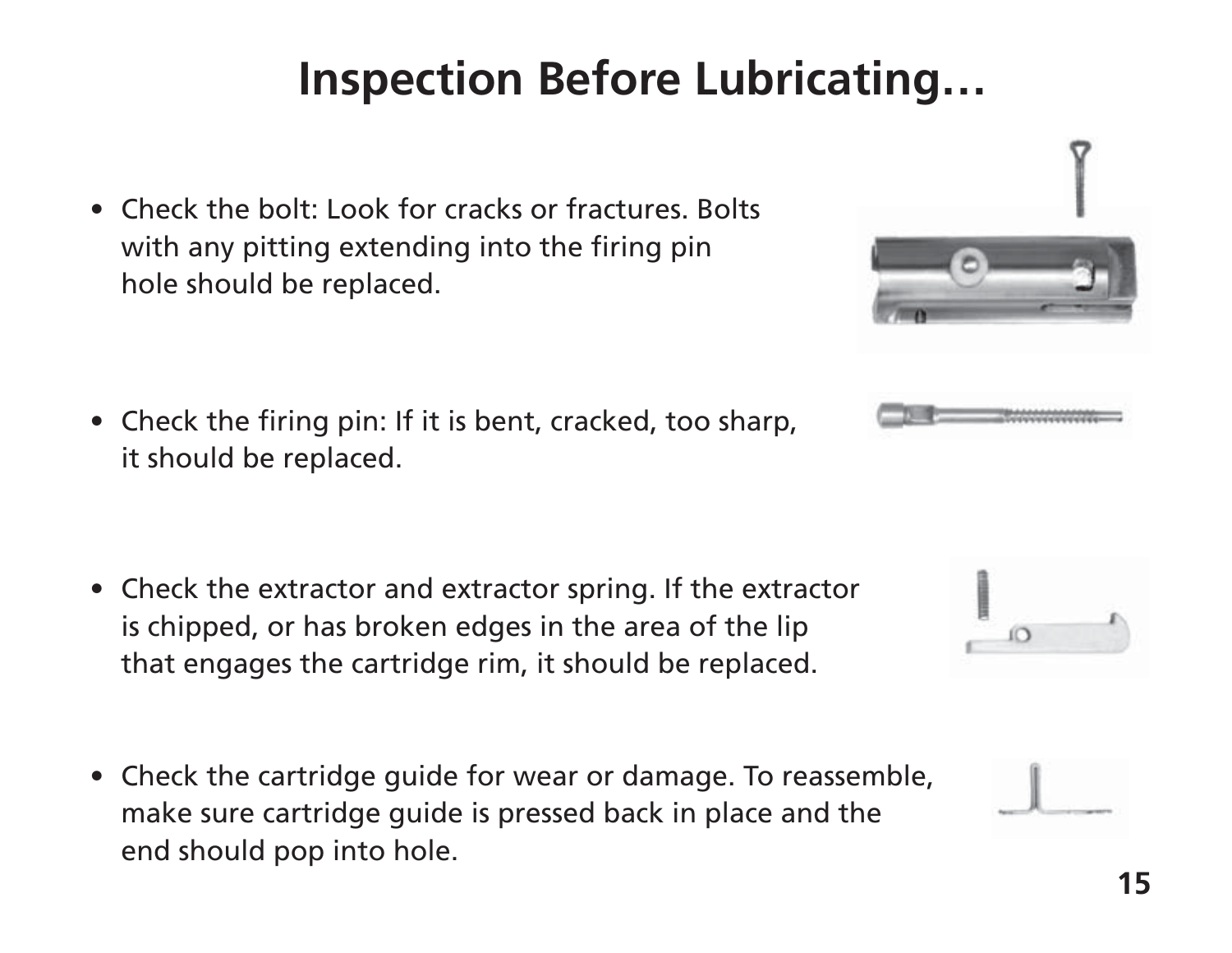# **Lubrication…**

#### **Upper and Lower Receivers:**

#### **Lightly Lubricate**

- The inside of the upper receiver, bore and chamber (using cleaning rod and patch).
- The firing pin with CLP.
- The charging handle and the inner and outer surfaces of the bolt carrier.

#### **Generously Lubricate**

- All moving parts inside the lower receiver (trigger, hammer, safety, bolt catch, etc), and all its various pins and detents. Don't forget the takedown, pivot pins, and their detents.
- Wipe off fingerprints (they can start the corrosion process on any metal parts) from exterior surfaces with a soft oiled black rag (black rag prevents visible lint).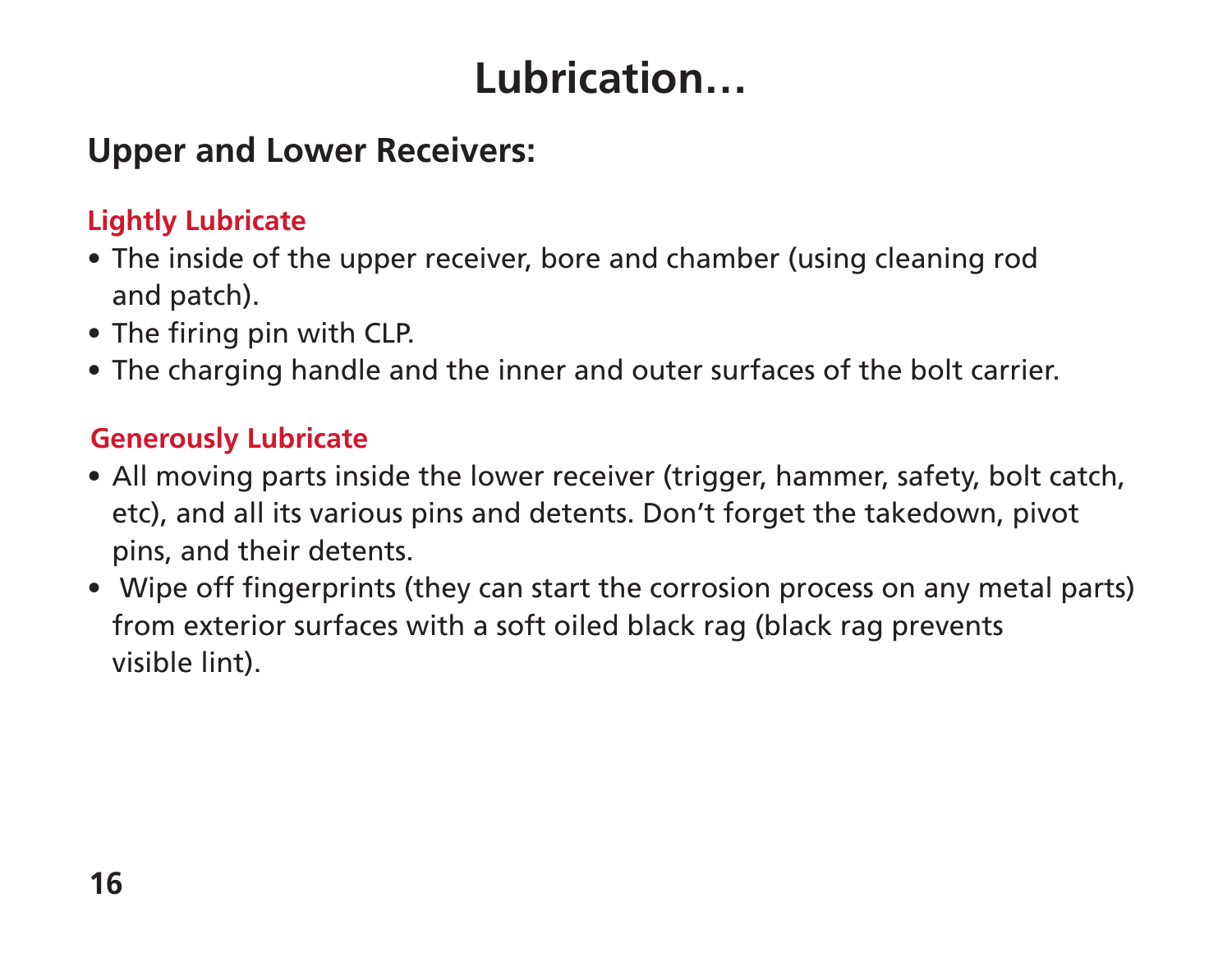### **Trouble Shooting…**

| Problem:             | <b>Check For:</b>                                                                                                        | <b>What To Do:</b>                                        |
|----------------------|--------------------------------------------------------------------------------------------------------------------------|-----------------------------------------------------------|
| <b>Won't Fire</b>    | Selector lever on SAFE                                                                                                   | Put it on FIRE                                            |
|                      | Too much oil in firing pin<br>recess<br>Defective ammunition<br>Too much carbon on firing pin<br>or in firing pin recess | Wipe out with pipe cleaner<br>Remove and discard<br>Clean |
| <b>Won't Extract</b> | Dirty or corroded ammo                                                                                                   | Remove stuck round -<br>push out with cleaning rod        |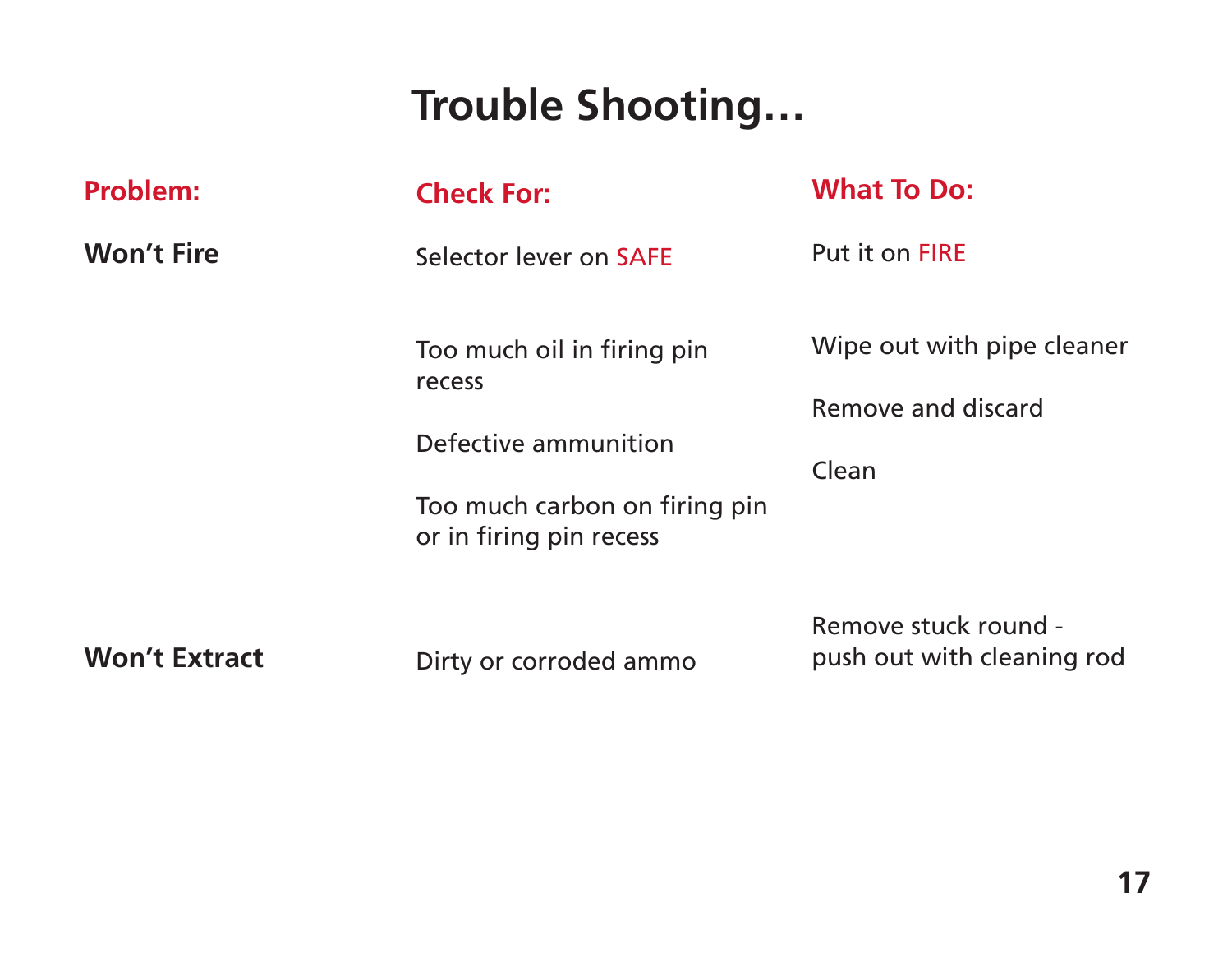|            | Carbon in chamber                               | Clean chamber                                                                                    |
|------------|-------------------------------------------------|--------------------------------------------------------------------------------------------------|
|            | Fouling or carbon in<br>extractor recess or lip | Clean extractor                                                                                  |
| Won't feed | Dirty or corroded ammo                          | Clean                                                                                            |
|            | Dirty magazine                                  | Clean                                                                                            |
|            | Defective magazine                              | Replace                                                                                          |
|            | Too many rounds in<br>magazine                  | Take out excess                                                                                  |
|            | Action of buffer assembly<br>is restricted      | Take out buffer and<br>spring. Clean them.                                                       |
|            | Magazine not fully<br>seated                    | Adjust magazine catch: turn<br>catch clockwise to tighten<br>and counter clockwise to<br>loosen. |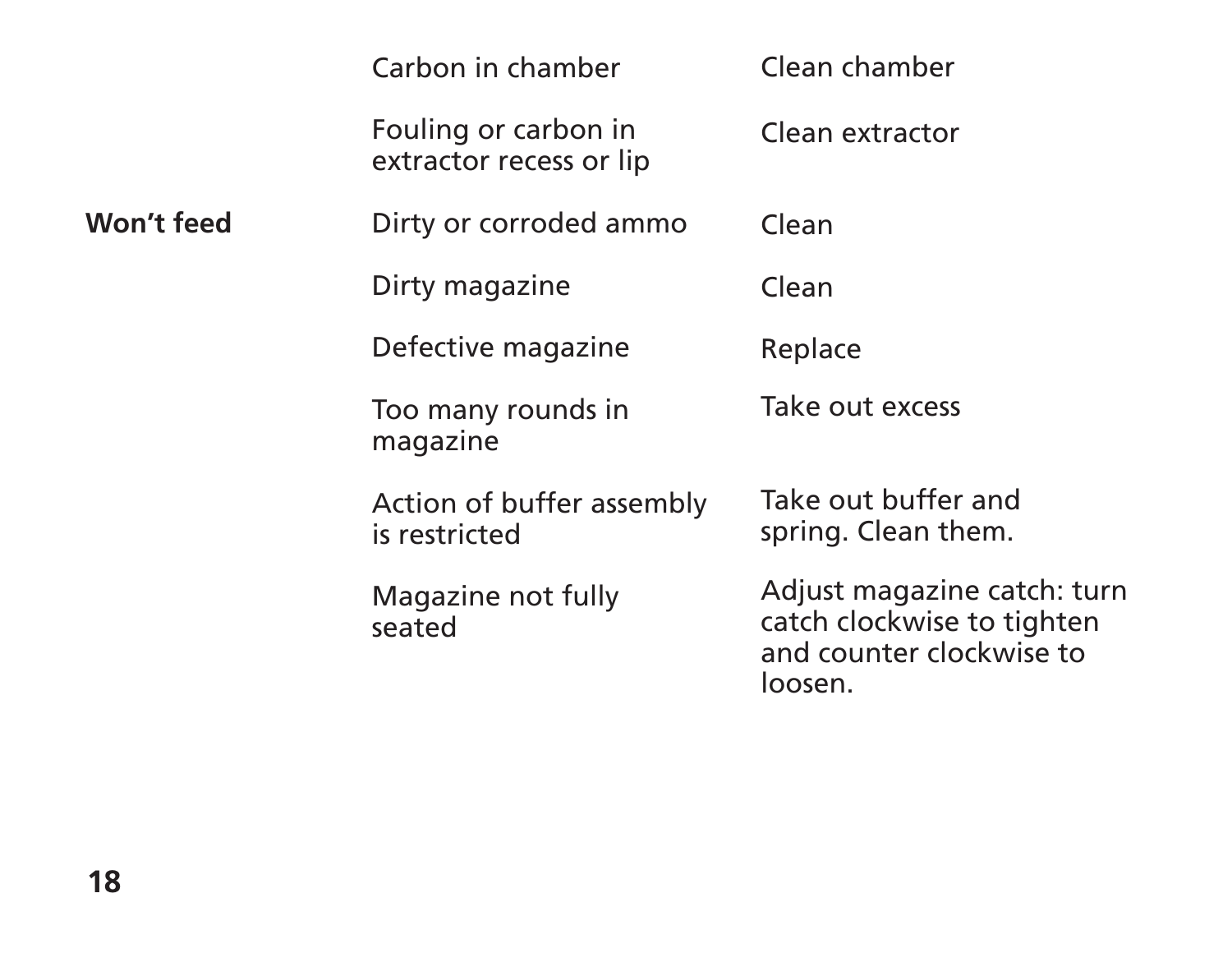| <b>Double Feed</b>   | Defective magazine                                            | Replace                |
|----------------------|---------------------------------------------------------------|------------------------|
| <b>Won't Chamber</b> | Dirty or corroded ammo                                        | Clean                  |
|                      | Damaged ammo                                                  | Clean                  |
|                      | Carbon in chamber                                             | Clean                  |
|                      | Dirt, corrosion, or carbon<br>buildup in barrel or bolt face. | Clean                  |
| Won't Lock           | Frozen extractor                                              | Remove & clean         |
|                      | Restricted buffer assembly                                    | Remove & clean         |
| <b>Won't Extract</b> | Restricted movement of<br>bolt carrier group                  | Remove, clean, & lube. |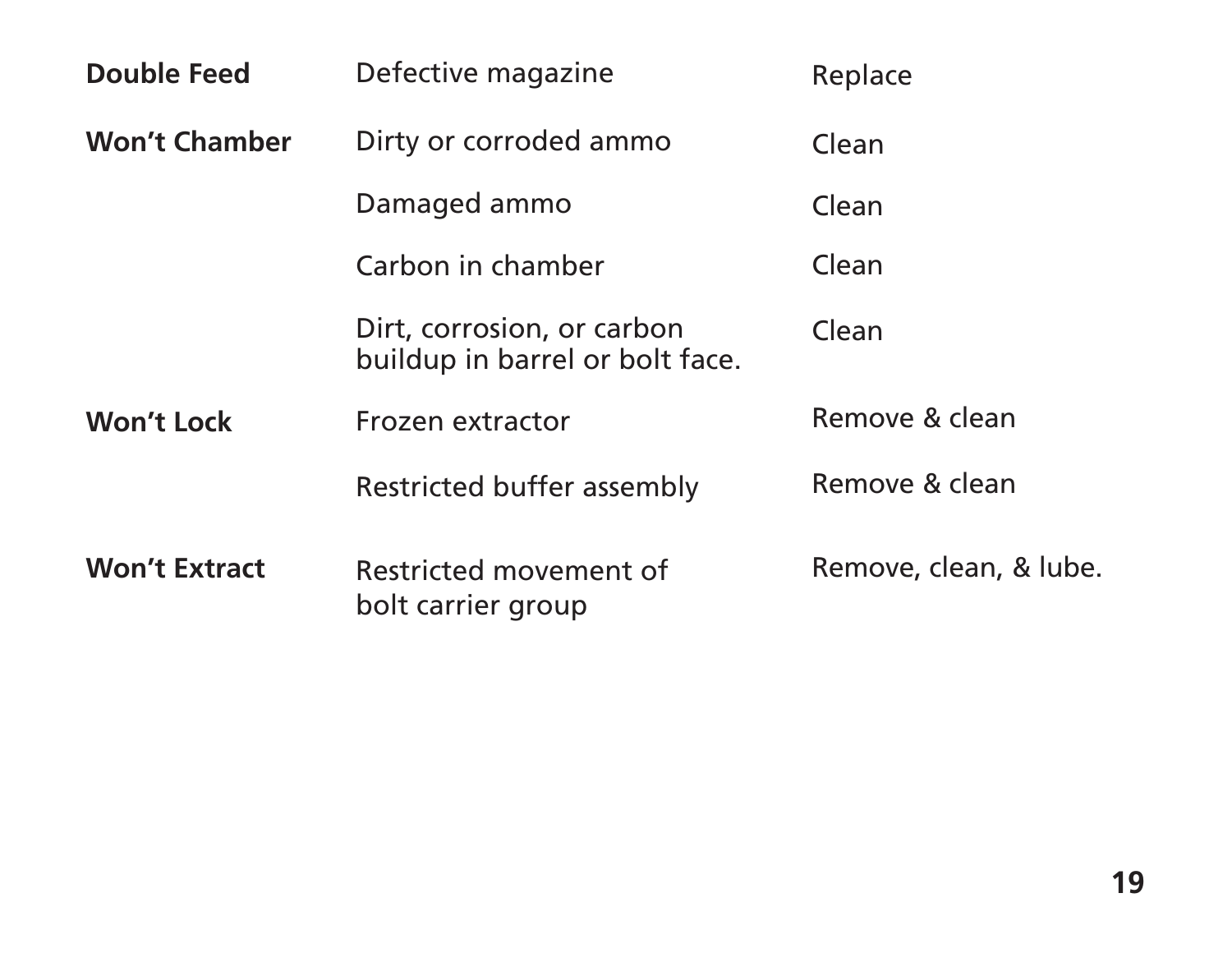| <b>Selector Lever Binds</b>      | Needs oil                                                              | Lubricate with CLP                                                                                                                                                                  |
|----------------------------------|------------------------------------------------------------------------|-------------------------------------------------------------------------------------------------------------------------------------------------------------------------------------|
|                                  | Dirt or sand under trigger                                             | Clean                                                                                                                                                                               |
| <b>Bolt Carrier</b><br>"Hung up" | Round jammed between<br>bolt & charging handle<br>or is double feeding | Remove magazine. Push<br>in on the bottom of the bolt<br>latch. While pulling down<br>on the charging handle, tap<br>the rifle butt on the ground.<br>Bolt should lock to the rear. |

**Warning: Keep clear of muzzle.**

**Caution: After round is removed, bolt is under tension.**

**Note: If this procedure fails, use a section of cleaning rod to push the bolt fully to the rear through the ejection port.**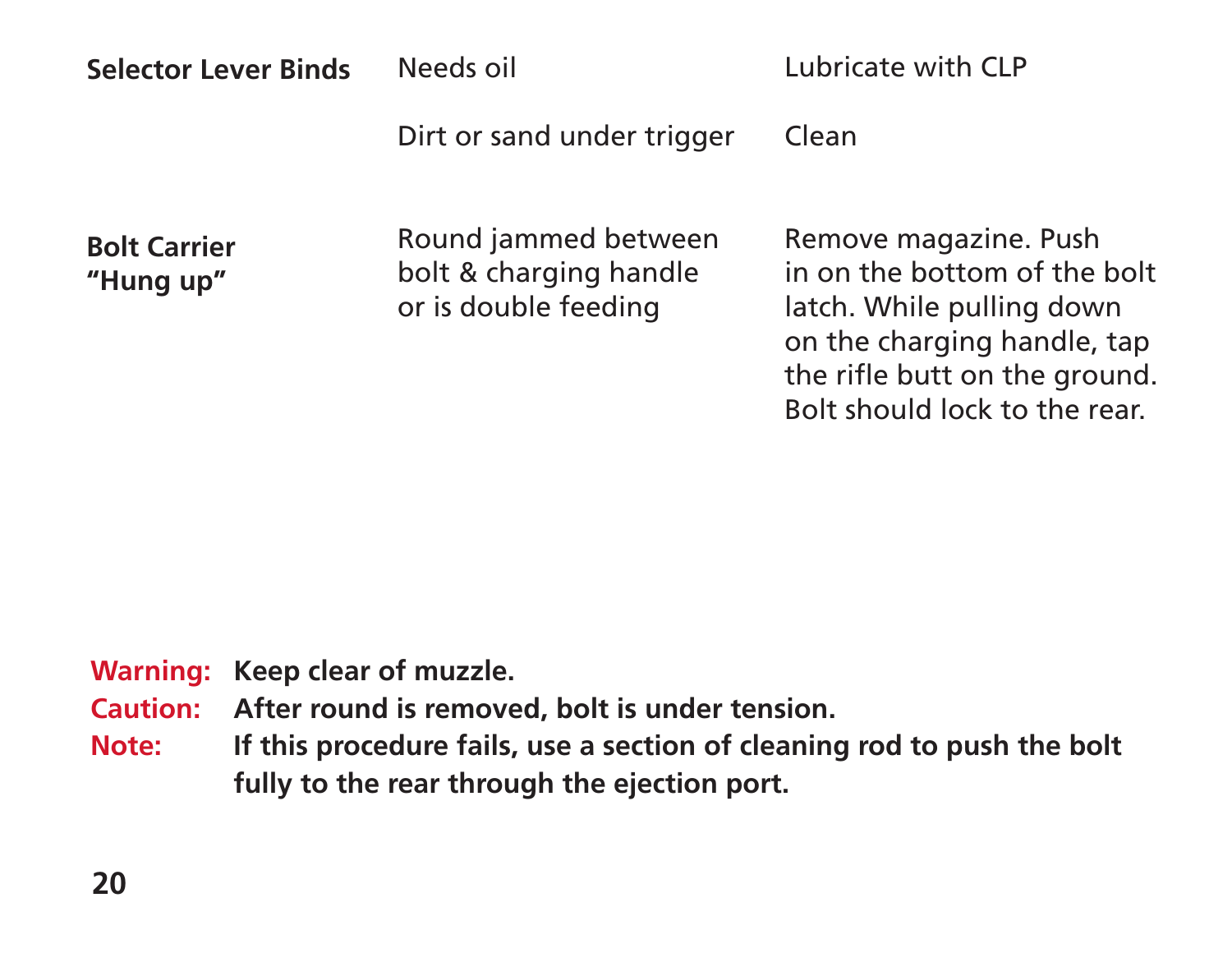## **Limited One Year Warranty**

Bushmaster Firearms, Inc. products are warranted to be free from defects in material and workmanship. Warranty cards are included with all firearms and should be completely filled out and sent to Bushmaster Firearms, Inc. to activate the terms of the warranty. Any such defect of which Bushmaster Firearms, Inc. is given written notice, as provided below, within one year and ten days from the date of first purchase by a customer will be remedied by Bushmaster Firearms, Inc. This warranty is granted by Bushmaster Firearms, Inc., 999 Roosevelt Trail, Windham, Maine 04062.

To initiate a warranty claim call Bushmaster Firearms, Inc. at 1-800-883-6229, between 8:30 am and 6:00 pm E.S.T., Monday through Friday to get a "Return Merchandise Authorization" number. Warranty claims (transportation charges prepaid), should state the model and serial number of the gun concerned, a description of the difficulty experienced, and the date of purchase. It is recommended that shipment be insured by the owner, since Bushmaster Firearms, Inc. will accept no responsibility for loss or damage in transit. Transportation and insurance charges for return to owner will be paid by Bushmaster Firearms, Inc., if the related claim is a proper claim for warranty work. The firearm should then be sent to the Warranty Service Department, Bushmaster Firearms, Inc., Lake Havasu Division, 1070 Metric Drive, Lake Havasu City, AZ. 86403.